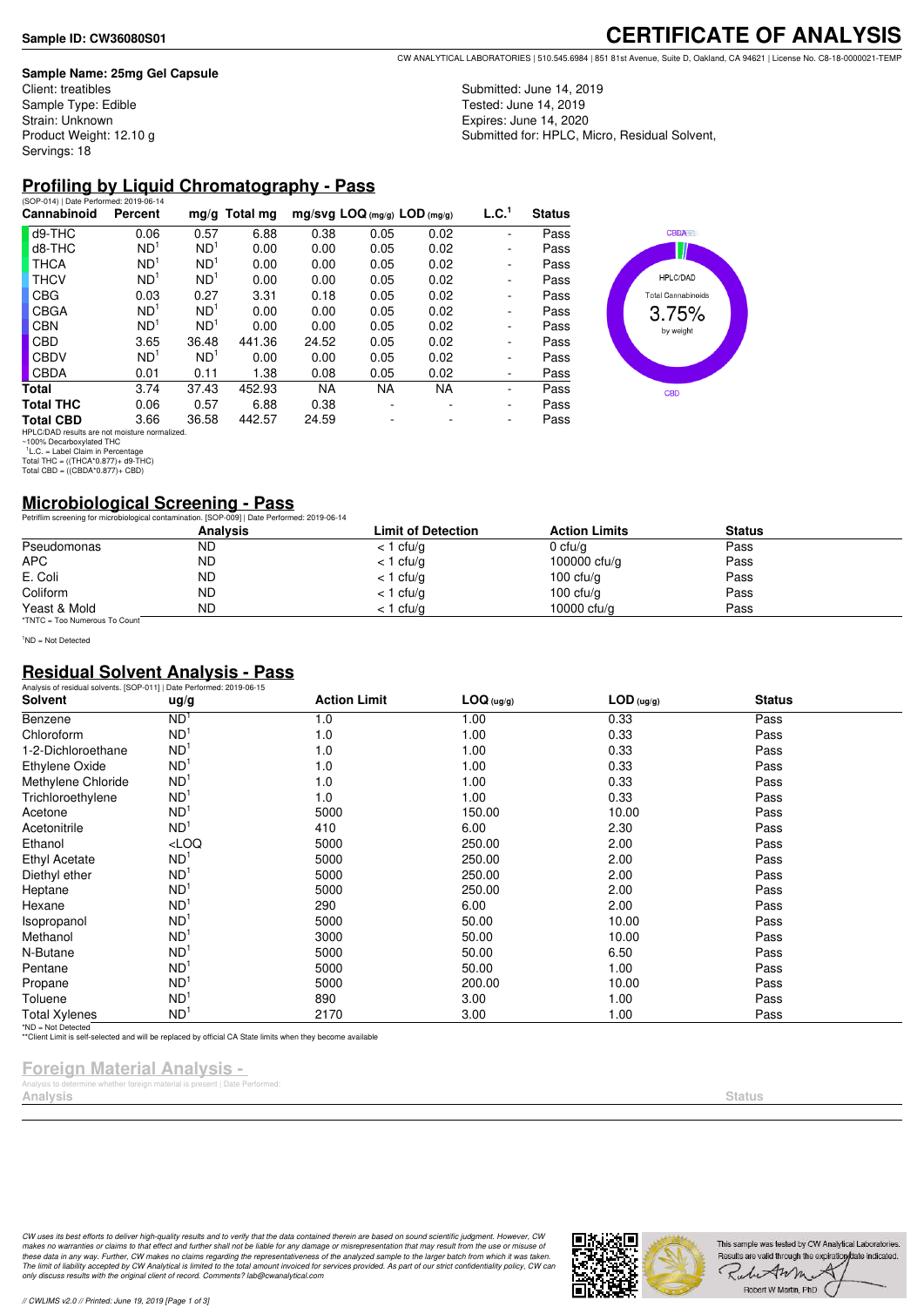#### **Sample ID: CW36080S01**

Servings: 18

**Sample Name: 25mg Gel Capsule** Client: treatibles Sample Type: Edible Strain: Unknown Product Weight: 12.10 g

CW ANALYTICAL LABORATORIES | 510.545.6984 | 851 81st Avenue, Suite D, Oakland, CA 94621 | License No. C8-18-0000021-TEMP

Submitted: June 14, 2019 Tested: June 14, 2019

Expires: June 14, 2020

Submitted for: HPLC, Micro, Residual Solvent,

**Chemical Residue Screening -** 

| Targeted analysis of chemical residues. [SOP-017]   Date Performed: | ug/g | $LOG (ug/g)$ LOD $(ug/g)$ Action Limit | <b>Status</b> |                    | ug/g | $LOG_{(uq/q)}LOD_{(uq/q)}$ Action Limit | <b>Status</b> |
|---------------------------------------------------------------------|------|----------------------------------------|---------------|--------------------|------|-----------------------------------------|---------------|
| Abamectin                                                           | NT   |                                        |               | Fludioxonil        | NT   |                                         |               |
| Acephate                                                            | NT   |                                        |               | Hexythiazox        | NT   |                                         |               |
| Acequinocyl                                                         | NT   |                                        |               | Imazalil           | NT   |                                         |               |
| Acetamiprid                                                         | NT   |                                        |               | Imidacloprid       | NT   |                                         |               |
| Aldicarb                                                            | NT   |                                        |               | Kresoxim-methyl    | NT   |                                         |               |
| Azoxystrobin                                                        | NT   |                                        |               | Malathion          | NT   |                                         |               |
| <b>Bifenazate</b>                                                   | NT   |                                        |               | Metalaxyl          | NT   |                                         |               |
| <b>Bifenthrin</b>                                                   | NT   |                                        |               | Methiocarb         | NT   |                                         |               |
| <b>Boscalid</b>                                                     | NT   |                                        |               | Methomyl           | NT   |                                         |               |
| Captan                                                              | NT   |                                        |               | Mevinphos          | NT   |                                         |               |
| Carbaryl                                                            | NT   |                                        |               | Myclobutanil       | NT   |                                         |               |
| Carbofuran                                                          | NT   |                                        |               | Naled              | NT   |                                         |               |
| Chlorantraniliprole                                                 | NT   |                                        |               | Oxamyl             | NT   |                                         |               |
| Chlordane                                                           | NT   |                                        |               | Paclobutrazol      | NT   |                                         |               |
| Chlorfenapyr                                                        | NT   |                                        |               | Parathion methyl   | NT   |                                         |               |
| Chlorpyrifos                                                        | NT   |                                        |               | <b>PCNB</b>        | NT   |                                         |               |
| Clofentezine                                                        | NT   |                                        |               | Permethrin         | NT   |                                         |               |
| Coumaphos                                                           | NT   |                                        |               | Phosmet            | NT   |                                         |               |
| Cyfluthrin                                                          | NT   |                                        |               | Piperonyl butoxide | NT   |                                         |               |
| Cypermethrin                                                        | NT   |                                        |               | Prallethrin        | NT   |                                         |               |
| Daminozide                                                          | NT   |                                        |               | Propiconazole      | NT   |                                         |               |
| Diazinon                                                            | NT   |                                        |               | Propoxure          | NT   |                                         |               |
| <b>Dichlorvos</b>                                                   | NT   |                                        |               | Pyrethrin          | NT   |                                         |               |
| Dimethoate                                                          | NT   |                                        |               | Pyridaben          | NT   |                                         |               |
| Dimethomorph                                                        | NT   |                                        |               | Spinetoram         | NT   |                                         |               |
| Ethoprophos                                                         | NT   |                                        |               | Spinosad           | NT   |                                         |               |
| Etofenprox                                                          | NT   |                                        |               | Spiromesifen       | NT   |                                         |               |
| Etoxazole                                                           | NT   |                                        |               | Spirotetramat      | NT   |                                         |               |
| Fenhexamid                                                          | NT   |                                        |               | Spiroxamine        | NT   |                                         |               |
| Fenoxycarb                                                          | NT   |                                        |               | Tebuconazole       | NT   |                                         |               |
| Fenpyroximate                                                       | NT   |                                        |               | Thiacloprid        | NT   |                                         |               |
| Fipronil                                                            | NT   |                                        |               | Thiamethoxam       | NT   |                                         |               |
| Flonicamid<br>*NID - Not Dot                                        | NT   |                                        |               | Trifloxystrobin    | NT   |                                         |               |

\*ND = Not Detected NT = Not Tested

### **Heavy Metals Profiling - Pass**

|                                    | ug/g                                                                            | LOG(uq/q) | LOD(uq/q) | <b>Action Limit</b> | <b>Status</b> |  |
|------------------------------------|---------------------------------------------------------------------------------|-----------|-----------|---------------------|---------------|--|
| Cadmium                            | ND <sup>1</sup>                                                                 | 0.03      | 0.01      | 0.5                 | Pass          |  |
| Lead                               | ND                                                                              | 0.12      | 0.04      | 0.5                 | Pass          |  |
| Arsenic                            | $<$ LOQ                                                                         | 0.06      | 0.02      | 1.5                 | Pass          |  |
| Mercury                            | <loq< td=""><td>0.03</td><td>0.01</td><td>3.0</td><td>Pass</td><td></td></loq<> | 0.03      | 0.01      | 3.0                 | Pass          |  |
| $^{\frac{1}{1}}$ ND = Not Detected |                                                                                 |           |           |                     |               |  |

#### **Water Activity -**

.<br>/itv | Date Performed

CW uses its best efforts to deliver high-quality results and to verify that the data contained therein are based on sound scientific judgment. However, CW<br>makes no warranties or claims to that effect and further shall not *only discuss results with the original client of record. Comments? lab@cwanalytical.com*



**Action Limit (Aw)** Status

# **CERTIFICATE OF ANALYSIS**